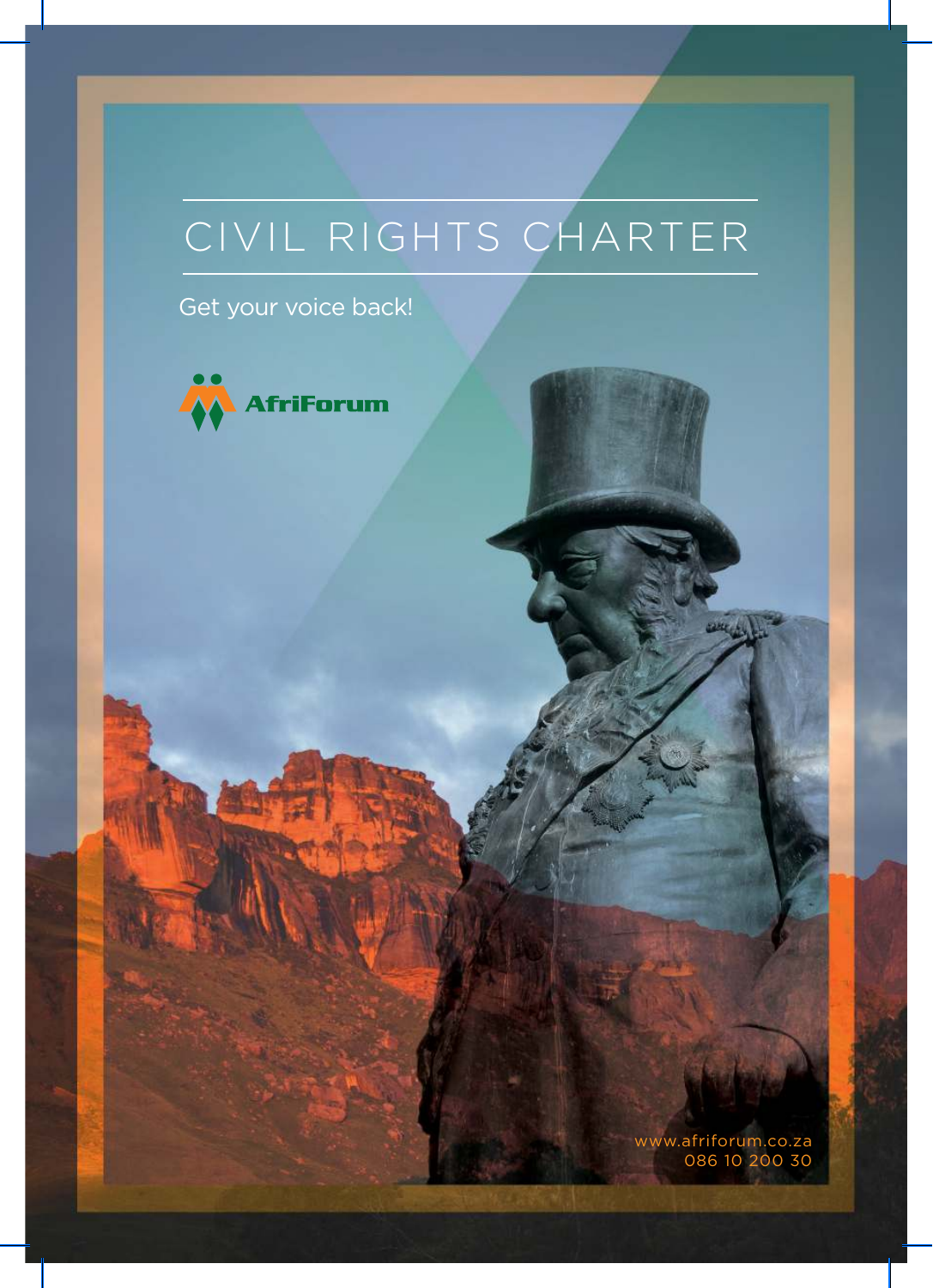**M** inorities such as Afrikaners and Afrikaa<br>withdrawing from public debate and actions. inorities such as Afrikaners and Afrikaansspeaking people are increasingly Some have "emigrated" inwardly in the sense that they continue living in South Africa, but concentrate only on their own economic survival, mentally isolated from the communities in which they find themselves. Others take this withdrawal even further by physically emigrating to other countries.

This withdrawal has resulted in minorities proverbially having lost their public voice. An absent or inaudible voice is naturally quite simply ignored in decision-making processes. The current absence of minorities' voices does not only hold negative consequences for the minorities themselves, but also for the country as a whole.

In this context, it had become crucially important that minorities developed a new charter, in terms of which they could reclaim their voice and constructively take part in public life and public debate.

The Civil Rights Charter, as contained in this document, attempts to provide guidelines through which minorities can reclaim their voice. It is the result of public participation. In April 2006, AfriForum – the civil rights initiative established by the Solidarity Movement – invited members of the public by means of newspaper advertisements, media reports and emails to the public to submit proposals regarding the content of this charter. The reaction was overwhelming. Just as people provided input in 1955 for drawing up the ANC's Freedom Charter, so people from a variety of sectors in society assailed AfriForum with suggestions for this charter.

AfriForum is proud of the contents of this charter, but does not take exclusive ownership. Also make it your own and that of the organisations to which you belong. Let us use it to reclaim our voice, to the benefit of everyone!

### Kallie Kriel **CEO: AFRIFORUM**

"An absent or inaudible voice is naturally quite simply ignored in decision-making processes."

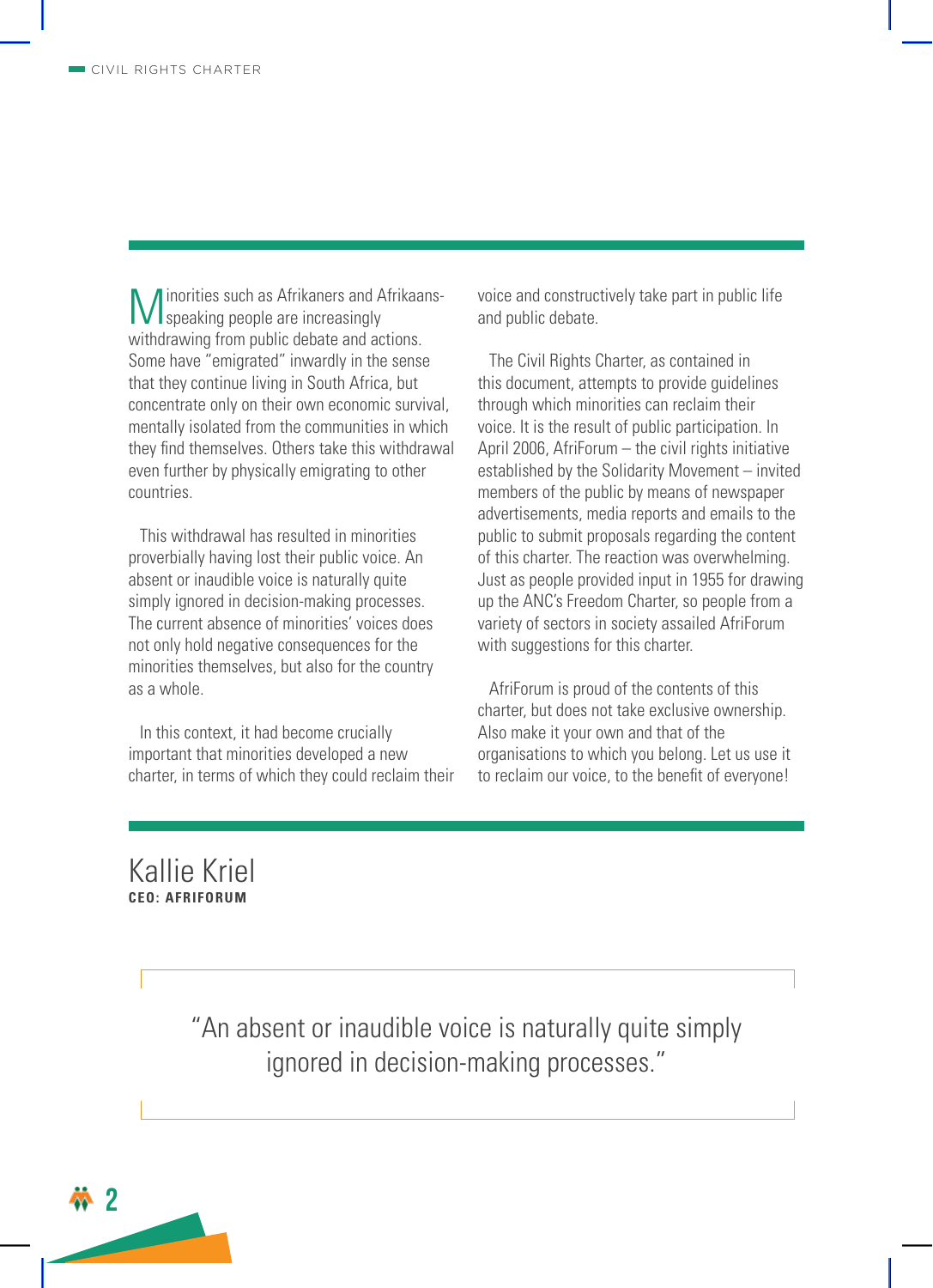$W_{\text{chart}}$  – the compilers and supporters of this charter – exercise the deliberate choice  $\mathsf{V}$  charter – exercise the deliberate choice to meaningfully and permanently exist freely, safely and prosperously as Afrikaners, with our deeplyrooted foundation at the southern tip of Africa.

We know no other home. This right to a meaningful existence extends to all communities and we are pleased to cooperate in seeking a better future for all. In exercising this choice of continued existence, we are inspired by the same universal values of freedom, equality and justice for all.

#### FOR THIS VERY REASON, WE OFFER A DEMOCRATIC PLEA FOR:

- The expansion and preservation of civil. minority, human and constitutional rights;
- The establishing of self-reliant and selfrespecting communities;
- The attainment of settlements in furtherance of peaceful coexistence and tolerance between communities;
- The establishing and nurturing of mutual recognition and respect; and
- The quest for a balance between economic development, the environment and globalisation.

#### WE THEREFORE DECLARE FOR ALL TO KNOW:

- That South Africa belongs to all communities and individuals that legally reside therein;
- That no government can claim the status of a complete democracy if such government cannot or will not reach a balance between the rights and interest of the majority and those of minority communities; and
- That no moral justification can exist for racially motivated policies that reduce any grouping to second-class citizens in the country of their birth.

We therefore adopt this Civil Rights Charter and commit ourselves to leave no stone unturned in our quest for the attainment of the realistic

dream and vision set out in this document, for the benefit of all the citizens of South Africa.

## **CIVIL RIGHTS FOR ALL!**

Our vision does not ask for special treatment<br>for any community, but strongly demands<br>that the basic civil rights that communities and ur vision does not ask for special treatment  $J$  for any community, but strongly demands individuals have at their disposal according to international declarations and the Constitution of South Africa be honoured.

In our demand for our civil rights we are inspired by the republican tradition that is based on the democratic participation by and accord of the citizenry, rather than a mentality of slavish submission.

We further enthusiastically take note of the most recent developments of the notion of human rights worldwide, in terms of which cultural freedom and minority rights are seen as an intrinsic component of human rights, beside the classic individual and socio-economic rights that developed during the eighteenth and nineteenth centuries.

In our advocacy for civil rights we place at least as much emphasis on the internationally recognised rights of national minorities as on individual human rights. We are committed to the continuous monitoring of that status of civil rights in South Africa and to take appropriate action when these rights are violated.

### **CULTURAL FREEDOM AND MINORITY RIGHTS FOR ALL NATIONAL MINORITIES!**

We invoke internationally recognised<br>principles of cultural freedom and n principles of cultural freedom and minority rights, as contained in a series of international conventions and declarations. These principles are not dependent on the policies or goodwill of governments or authorities, but are rights that enjoy widespread international recognition.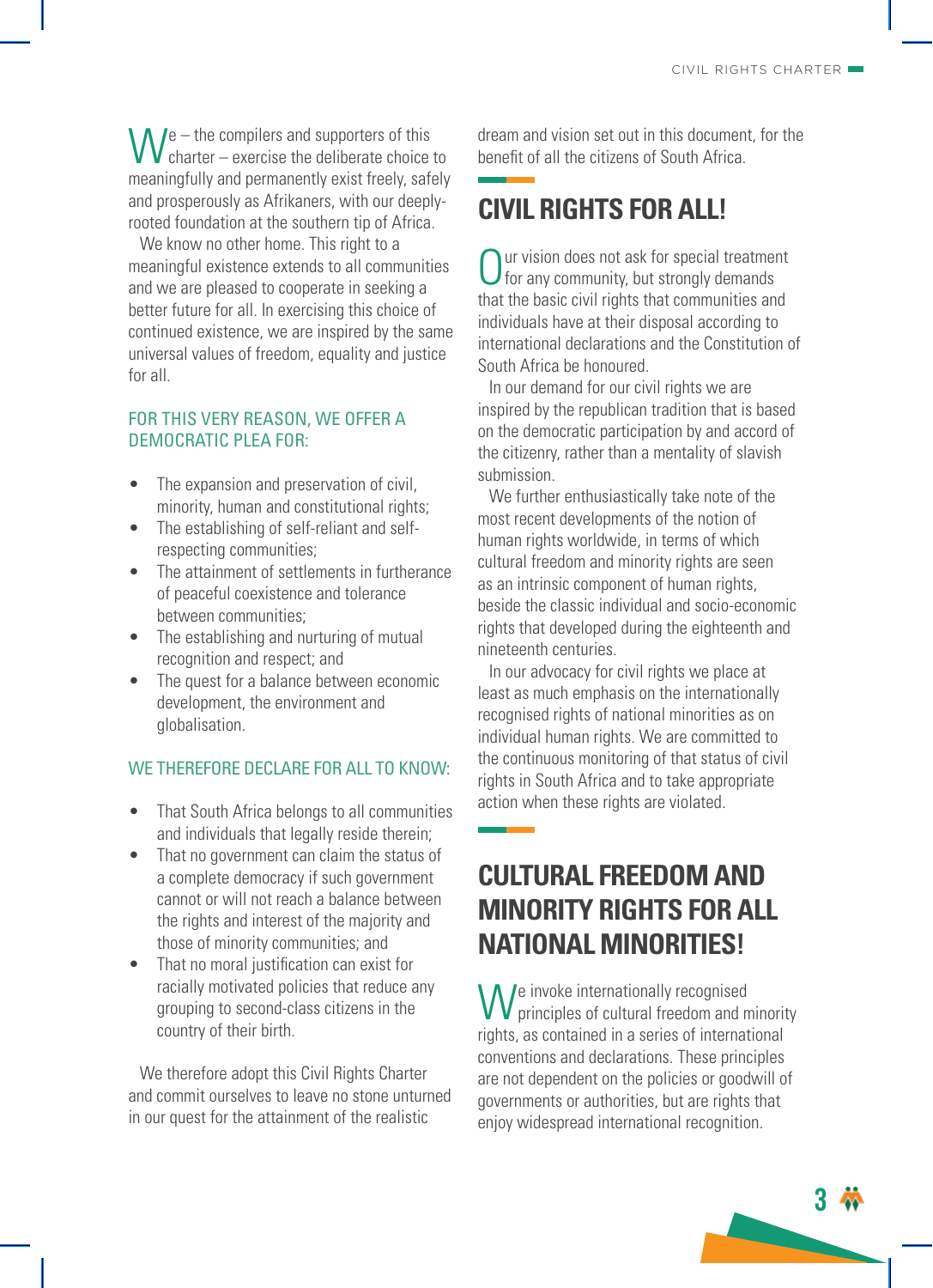#### IN THE LIGHT OF THESE CONVENTIONS AND DECLARATIONS WE WILL WORK UNCEASINGLY FOR, AMONGST OTHER THINGS, THE FOLLOWING:

- Equal rights and responsibilities for the entire population, including the members of minority communities;
- Participation and decision-making powers for minorities on all levels of government regarding matters that affect them directly. In a true democracy, minorities are not permanently subjected to decision-making by the majority;
- Free participation by members of minority communities in economic activity. The state cannot in a discriminatory manner implement policies that exclude minorities from free economic participation;
- Mother tongue education to the highest levels, including the existence of singlemedium institutions. No government may, under the guise of access, infringe on the right to mother tongue education;
- Language rights. Free usage of minority languages must be possible in both the private and the public domain;
- The right of minorities to operate institutions and organisations. No government may, under the guise of population representation, render the existence of minority institutions impossible;
- The right of minorities and other citizens to feel at home as first-class citizens in the country of their birth. No government may passively sit by as thousands of citizens leave the country because they feel like second-class citizens;
- Free association. Association with a national minority is entirely voluntary and no person may be put at a disadvantage because of such a choice;
- Freedom of religion and the right of communities to practise their religion in accordance with their own cultural customs;
- Free participation by minorities in public life,

**4**

sports teams and other activities, based on merit;

- The right of minorities to derive, like the rest of the population, fair benefit from the taxes that they pay and to enjoy participation in decisions regarding the utilisation of such taxation; and
- The principle that issues affecting national minorities are matters of legitimate international interest and not simply the domestic affairs of the governments in question.

#### WE SHALL CONTINUOUSLY POINT OUT TO THE STATE ITS OBLIGATION, IN TERMS OF INTERNATIONAL DECLARATIONS, TO:

- Protect and promote the cultural, linguistic and religious identity of national minorities in order to foster amicable relations between population groups and to promote peace, democracy, justice and stability; and
- Create circumstances and mechanisms for effective involvement of national minorities in public life and economic activities.

### **CONSTITUTIONAL RIGHTS MUST MATERIALISE IN PRACTICE!**

We associate ourselves with the declaration<br>in the Preamble to the Constitution of in the Preamble to the Constitution of South Africa (1996) that "… South Africa belongs to all who live in it, united in diversity…" as well as the values and rights contained therein, including human dignity, equality, human rights and freedoms.

Firstly, we recognise that the constitutional rights of citizens will merely remain only paper rights if the grand symbolic gestures and pronouncements emanating from the Constitution are not consistent with the realities experienced daily by citizens, including minorities.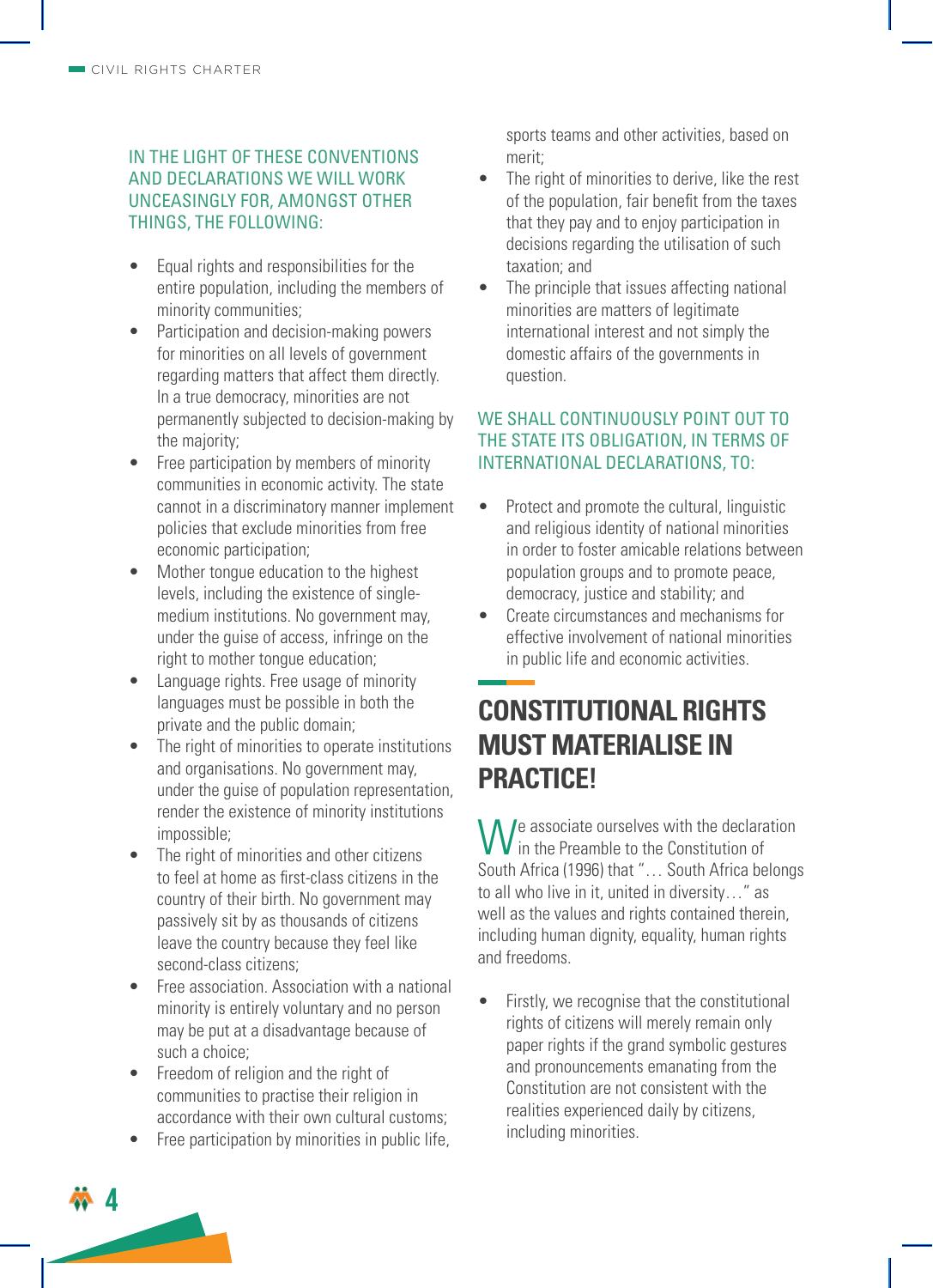The growing gap between the grand promises of the Constitution and government, and what materialises in practice, is fed by among other things the fact that constitutional rights are out of reach of ordinary citizens, due to the high costs associated with enforcing it in the courts.

For this reason, we are committed to do everything possible to ensure that the rights contained in the Constitution are actualised, adhered to and promoted in practice. We shall oppose any attempt to undermine the rights contained in the Constitution and to subject them to racially-motivated political agendas that are carried out in the name of transformation.

Secondly, we are increasingly becoming aware of the fact that, in the midst of changing power relationships and new realities, the Constitution has specific deficiencies with regard to the rights and interests of South African minorities..

We are not single-minded about these deficiencies and operate within the realities of our existing environment. We therefore demand for ourselves and others all the rights and duties contained in the Constitution.

#### WE WILL STRIVE IN PARTICULAR FOR THE REALISATION OF THE FOLLOWING CONSTITUTIONAL RIGHTS:

- The promotion and protection of multilingualism [Section 6];
- The right to equality [Section 9]. We reject any attempt to, without exception, subject individuals and in particular members of minority communities to unequal treatment under the guise of equality, since inventive methods can be found to accomplish equality without creating new forms of inequality;
- The right to protection of human dignity [Section 10]. We shall endeavour to protect the human dignity of all and oppose, among other things, violation of human dignity through the practice of racial classification

by the authorities and other institutions, for which no legal basis exists:

- The right to security [Section 12]. We demand that government eradicates violent crime on farms, in rural settlements, towns and cities;
- The right to freedom of religion [Section 15];
- The right to freedom of expression [Section 16]:
- The right to freedom of association [Section 18];
- The right to fair labour relations [Section 23];
- Rights relating to the protection of the environment [Section 24];
- Property rights [Section 25];
- The right of children and individuals to social assistance [Sections 27 and 28]. We regard it as unethical and unconstitutional to use race as a criterion in the allocation of social subsidies, particularly in view of the fact that poverty increasingly knows no colour;
- The right to education, including the right to education in the official language of one's choice and the right to single medium schools [Section 29];
- The right of each person to use the language of their own choice and to take part in their own choice of cultural life [Section 30];
- The rights of the members of cultural, religious and language communities [Section 31];
- The right to just administrative action [Section 33];
- The enforcement by the courts of rights as contained in the Bill of Rights as contained in Chapter 2 [Section 38];
- The Commission for the Promotion and Protection of the Rights of Cultural, Religious and Language Communities [Section 185]. We shall endeavour to ensure that this Commission serves the purpose for which it had been established and does not degenerate into a vehicle servicing different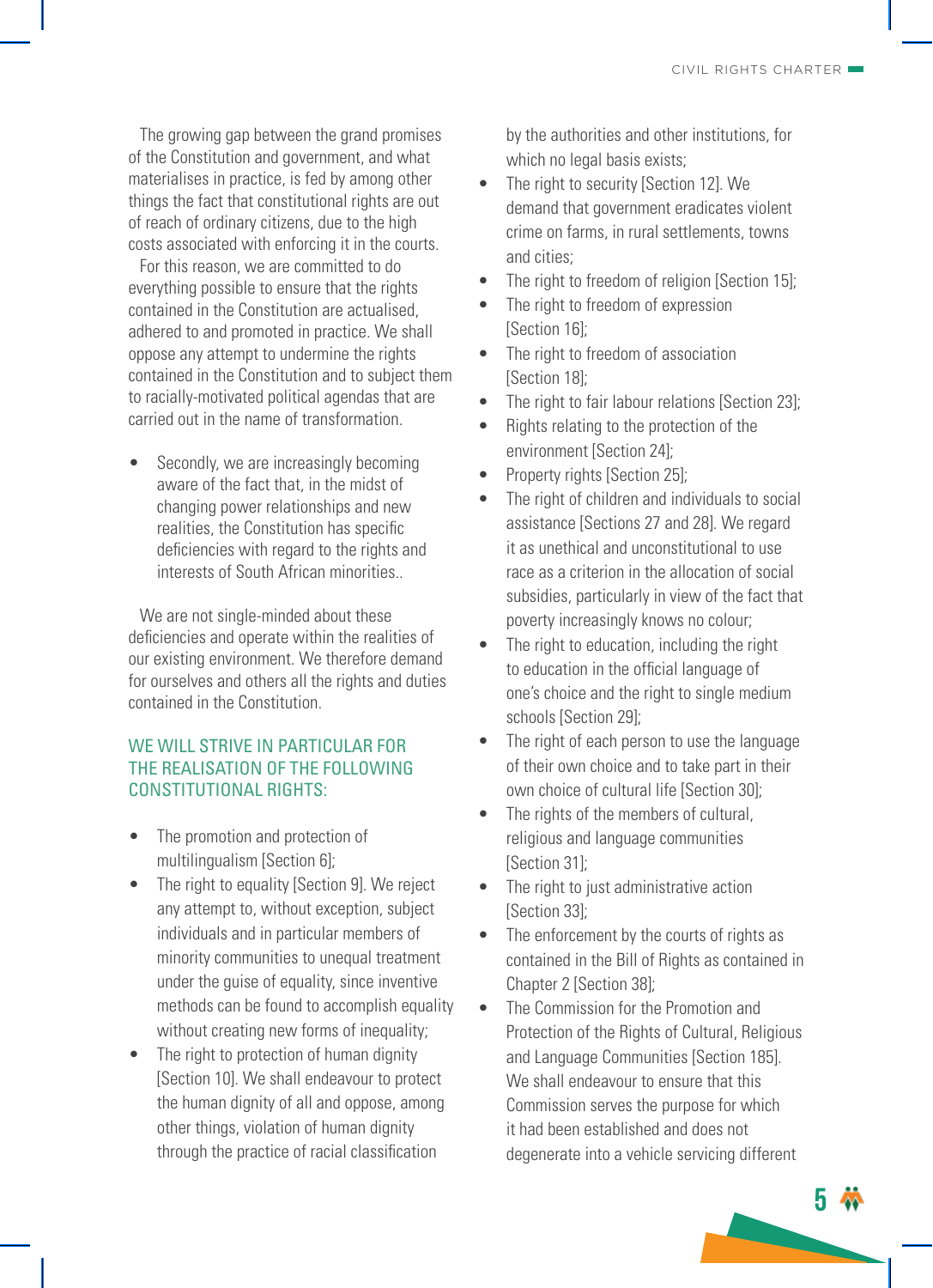agendas; and

The right to self-determination [Section 235].

In the spirit of the republican tradition, we<br>believe in government with limited and clearly n the spirit of the republican tradition, we circumscribed powers, and in a vigorous and active civil society. We reject an excessive civil dependence on the state and believe that people should build their own future through their own efforts and initiative. For this reason, we campaign for the creation of self-reliant and selfrespecting communities as the building blocks for a successful Africa.

## **SELF-RELIANT AND SELF-RESPECTING COMMUNITIES MUST BE ESTABLISHED!**

In the spirit of the republican tradition, we<br>believe in government with limited and clearly In the spirit of the republican tradition, we circumscribed powers, and in a vigorous and active civil society. We reject excessive civil dependence on the state and believe that people should build their own future through their own efforts and initiative. For this reason, we campaign for the creation of self-reliant and selfrespecting communities as the building blocks for a successful Africa.

### **PEACEFUL COEXISTENCE AND TOLERANCE MUST BE ACHIEVED THROUGH AGREEMENTS!**

We believe and are driven by the conviction<br>
We that the continued existence and progress  $\mathsf{\mathsf{V}}$  that the continued existence and progress of no community can be based on committing injustices against others. This is a recipe for polarisation and intolerance. It is for this reason that we strive for a political dispensation in where – in the midst of changing power

relationships and new realities – agreements (settlements) must continuously be sought for the conflicting interests of communities.

We are inspired by the fact that in the spirit of the quest for win-win solutions, it is achievable to develop a formula that will promote peaceful coexistence and tolerance between communities. We are deeply concerned about the fact that such a quest for win-win solutions does not exist at present and that the interests of the majority are currently furthered, under the guise of democracy and transformation, at the expense of minorities.

### **MUTUAL RECOGNITION AND RESPECT MUST BE ESTABLISHED AND FOSTERED!**

**W** in-win solutions can be achieved if mutual<br>recognition and respect exists between recognition and respect exists between the majority and minority communities. We therefore strive for a dispensation in which the existence of diversity is not only recognised, but also respected. Criminalising the history of a community and disregarding place names, monuments and museums that stand pivotal to the heritage of a community are acts of disparagement and disrespect. the environment are merely theoretical.

### **BALANCE MUST BE FOUND BETWEEN ECONOMIC DEVELOPMENT, THE ENVIRONMENT AND GLOBALISATION!**

We acknowledge the material basis of<br>communities and realise that civil rights mean **J**e acknowledge the material basis of our own existence and that of other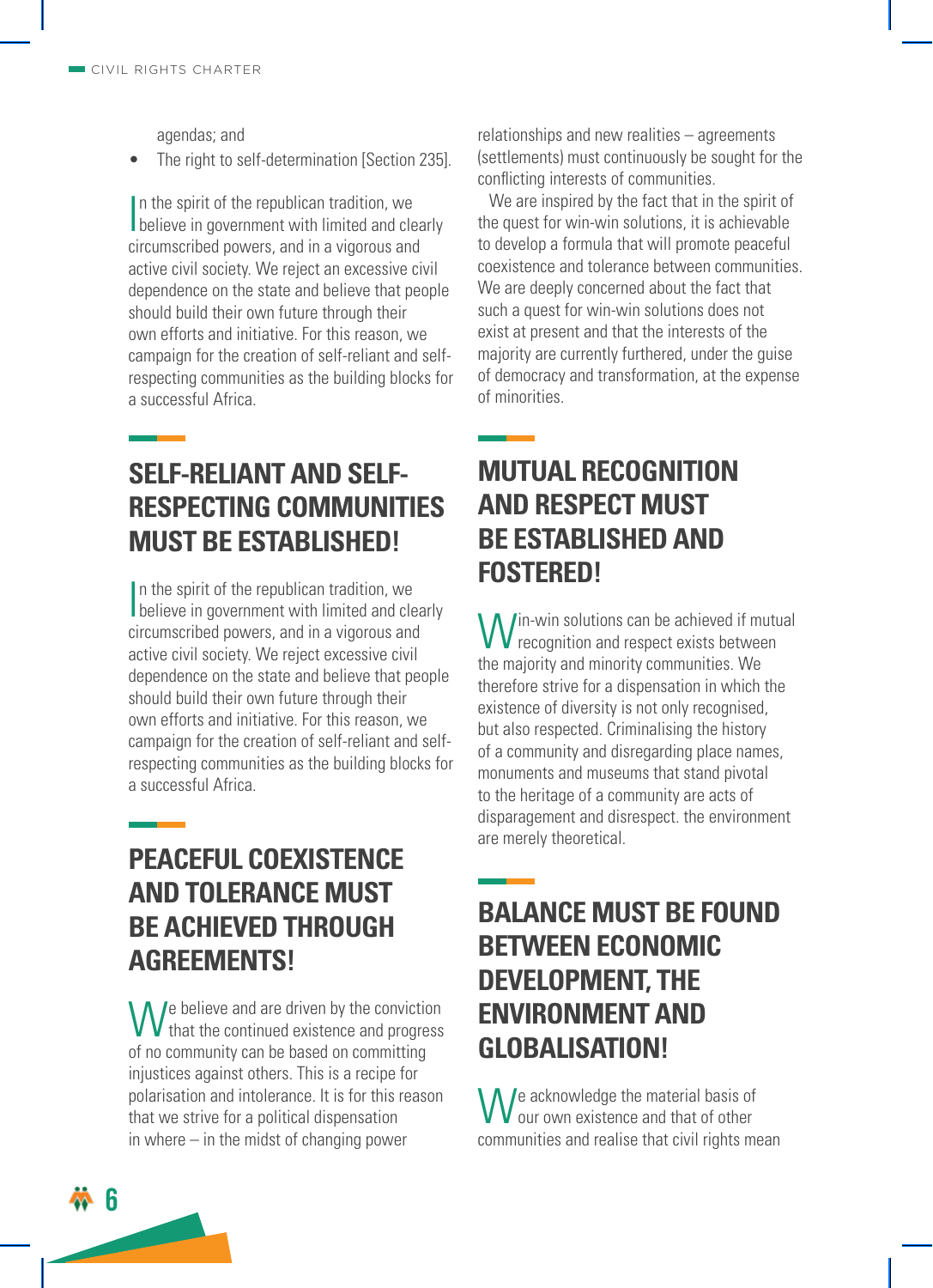**7**

little to those who have no food. We therefore strive for a new free-market economy school of thought – one that rejects both socialism and market fundamentalism. The one results in starvation and misery; the other in serfdom.

We show solidarity with all who are hungry and cannot provide their children with a decent existence and education. We strive for a dispensation that can realise democracy and equal rights in the economic field as well. We therefore oppose large-scale government intervention in the economy, but we also oppose the culture that has elevated profit-seeking to the be-all and end-all of the private sector and in terms of which the interests of employees and the environment are merely theoretical.

We welcome the access to the rest of the world that globalisation has afforded us. We are aware of the fact that an attempt to seclude ourselves from the rest of the world will result in stagnation and demise.

Nevertheless, we know that our communal self-reliance and local economic development is vital in combating the negative effects of globalisation.

We therefore strive for a balance to be found between economic development, the environment and globalisation.

### **AN APPEAL!**

We appeal to all to join us, in the spirit of friendship, in our search for ways in which a middle-course may be found between the rights and interests of the which a middle-course may be found between the rights and interests of the majority and those of the minority. We consider this Civil Rights Charter and the actions emanating therefrom as a vital contribution to the creation of a foundation for future peaceful coexistence.

#### **WE WILL CONTINUE TO LABOUR ON THIS VISION FOR THE FUTURE AND THESE IDEALS UNTIL THEY ARE REALISED!**